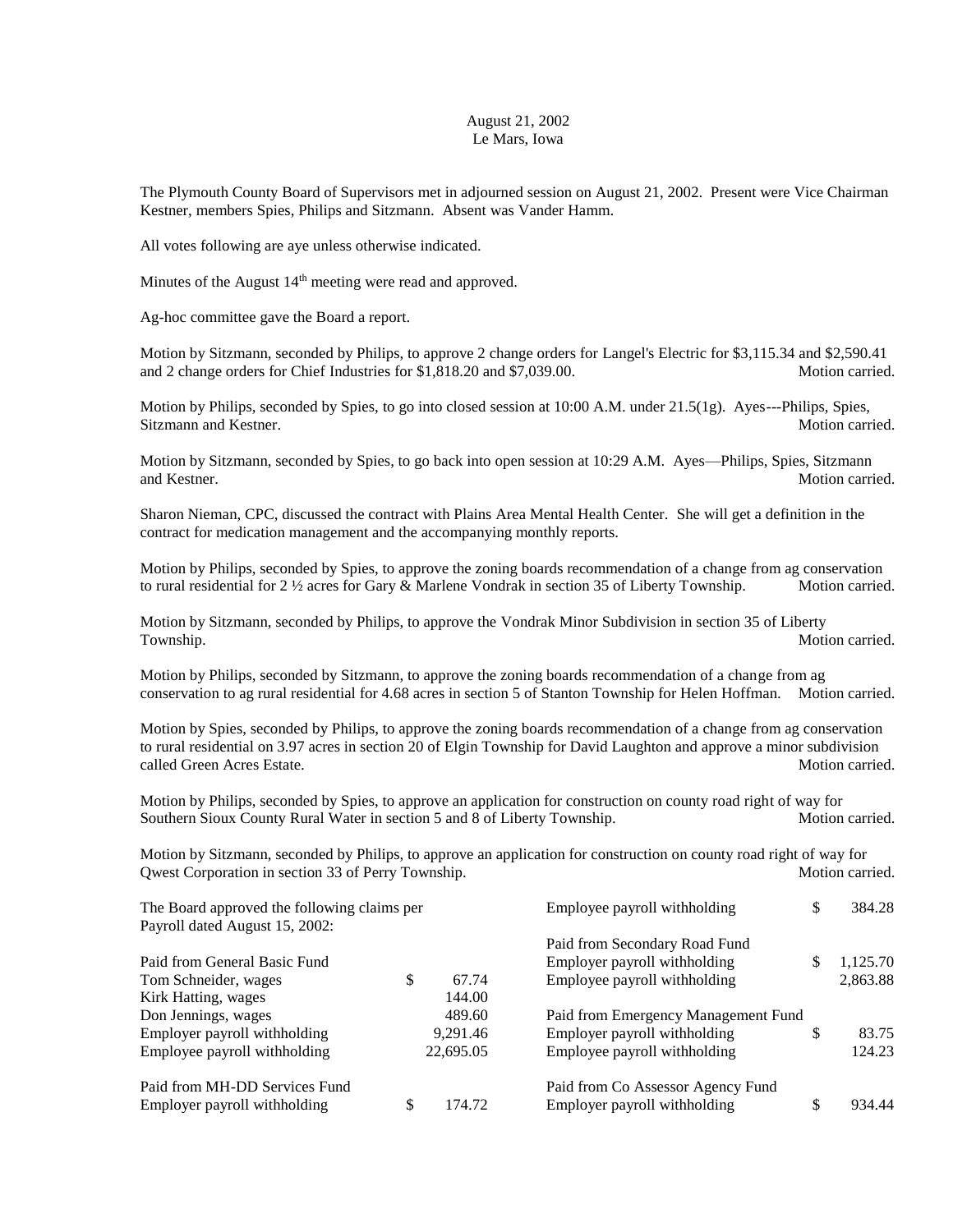| Employee payroll withholding                | \$ | 2,515.67                       | Auditor                                     |       |        |
|---------------------------------------------|----|--------------------------------|---------------------------------------------|-------|--------|
|                                             |    |                                | Frontier Communications, phone service \$   |       | 238.65 |
| The Board approved the following claims per |    | IA Secretary/State, voter list |                                             | 11.63 |        |
| Payroll dated August 16, 2002:              |    |                                | LeMars Postmaster, stamps                   |       | 268.00 |
|                                             |    |                                | McLeod USA, phone service                   |       | 25.91  |
| Paid from General Basic Fund                |    |                                |                                             |       |        |
| Heidi Hultquist, wages                      | \$ | 21.00                          | Treasurer                                   |       |        |
| Marti Sleister, wages                       |    | 320.00                         | Allied Document, renewals, postage due      | - \$  | 581.08 |
| Warren Palmer, wages                        |    | 324.00                         | Deluxe Business, supplies                   |       | 151.37 |
| Martin Balmer, wages                        |    | 352.96                         | Des Moines Stamp, stamps                    |       | 80.10  |
| Dan Sohl, wages                             |    | 620.00                         | Frontier Communications, phone service      |       | 159.86 |
| Dennis Binneboese, wages                    |    | 1,272.00                       | Beverly Hultquist, mileage                  |       | 20.40  |
| Jodi Vogel, wages                           |    | 76.86                          | Independent Business, labels                |       | 32.08  |
| Marcia Pratt, wages                         |    | 296.00                         | Lason, Inc, storage                         |       | 50.00  |
| Rosemary Radloff, wages                     |    | 134.00                         | LeMars Bank & Trust, order charge           |       | 10.00  |
| Anna Rohmiller, wages                       |    | 1,060.00                       | McLeod USA, phone service                   |       | 44.72  |
| Leonard Flack, wages                        |    | 127.58                         | Micro Warehouse, supplies                   |       | 59.95  |
| Mary Jo Sitzmann, wages                     |    | 986.29                         | Red's Printing, envelopes                   |       | 477.01 |
| Jill Vander Windt, wages                    |    | 378.00                         | Solutions, programming                      |       | 47.25  |
| Danielle Ritz, wages                        |    | 57.75                          | Standard Office, supplies                   |       | 306.91 |
| Jackie Jensen, wages                        |    | 600.00                         |                                             |       |        |
| Ryan Wilson, wages                          |    | 600.00                         | <b>County Attorney</b>                      |       |        |
| Employer payroll withholding                |    | 1,615.09                       | Accurate Reporting, transcript              | \$    | 65.10  |
| Employee payroll withholding                |    | 1,679.75                       | Kris Callahan, mileage, reimb, meals        |       | 166.51 |
|                                             |    |                                | Kara Harpenau, videotapes                   |       | 9.52   |
| Paid from Rural Services Basic Fund         |    |                                | McLeod USA, phone service                   |       | 88.55  |
| C Gordon Greene, wages                      | \$ | 332.88                         | Nasw, Iowa Chapter, registration            |       | 102.50 |
| Alan Lucken, wages                          |    | 399.24                         | Office Systems, toner                       |       | 76.52  |
| Employer payroll withholding                |    | 98.11                          | Carolyn Plueger, deposition                 |       | 107.00 |
| Employee payroll withholding                |    | 120.47                         | Prosecuting Attys Training Coord, manual    |       | 40.00  |
|                                             |    |                                | Darin Raymond, mileage, supplies, antivirus |       | 313.87 |
| Paid from Secondary Road Fund               |    |                                | Standard Office, supplies                   |       | 123.92 |
| Roye Beene, wages                           | \$ | 485.20                         | Triple T Enterprise, books                  |       | 21.75  |
| Craig Christmann, wages                     |    | 504.68                         |                                             |       |        |
| David Erdmann, wages                        |    | 676.00                         | Sheriff                                     |       |        |
| Charles Hahn, wages                         |    | 179.44                         | Amoco Oil, fuel                             | \$    | 14.06  |
| Terry Hodgson, wages                        |    | 166.95                         | Branum Oil, fuel, service                   |       | 234.98 |
| Arnold Meister, wages                       |    | 159.32                         | Car-Go-Express, fuel                        |       | 9.40   |
| Dick Milne, wages                           |    | 208.00                         | Farmers Coop, fuel                          |       | 130.68 |
| Nathan Summerside, wages                    |    | 26.00                          | Fidlar Doubleday, supplies                  |       | 216.13 |
| Eldo Bollmeyer, wages                       |    | 717.44                         | Fuel'N'More, fuel                           |       | 973.94 |
| Andy Floy, wages                            |    | 721.76                         | Heartland Car Care, repair, service         |       | 294.00 |
| Brent Hobson, wages                         |    | 620.00                         | M & D Inc, fuel                             |       | 111.86 |
| Ben Johnson, wages                          |    | 788.64                         | Micro Warehouse, repairs                    |       | 170.70 |
| Larry Ruhland, wages                        |    | 896.80                         | Mike Clarey Enterprises, service, fuel      |       | 28.30  |
| Lance Spink, wages                          |    | 785.73                         | Motorola Inc, service contract              |       | 665.70 |
| Employer payroll withholding                |    | 34,526.07                      | Northern Exposure, photo development        |       | 25.18  |
| Employee payroll withholding                |    | 18,216.25                      | Red's Printing, supplies, postage           |       | 294.61 |
| The Board approved the following claims per |    |                                | Recorder                                    |       |        |
| Warrant register dated August 21, 2002:     |    |                                | Frontier Communications, phone service \$   |       | 98.22  |
|                                             |    |                                | McLeod USA, phone service                   |       | 15.06  |
| <b>GENERAL BASIC</b>                        |    |                                |                                             |       |        |
| Board of Supervisors                        |    |                                | Veterans Affairs                            |       |        |
| Frontier Communications, phone service \$   |    | 33.86                          | Martin Balmer, registration                 | \$    | 15.00  |
| McLeod USA, phone service                   |    | 9.47                           | Frontier Communications, phone service      |       | 65.06  |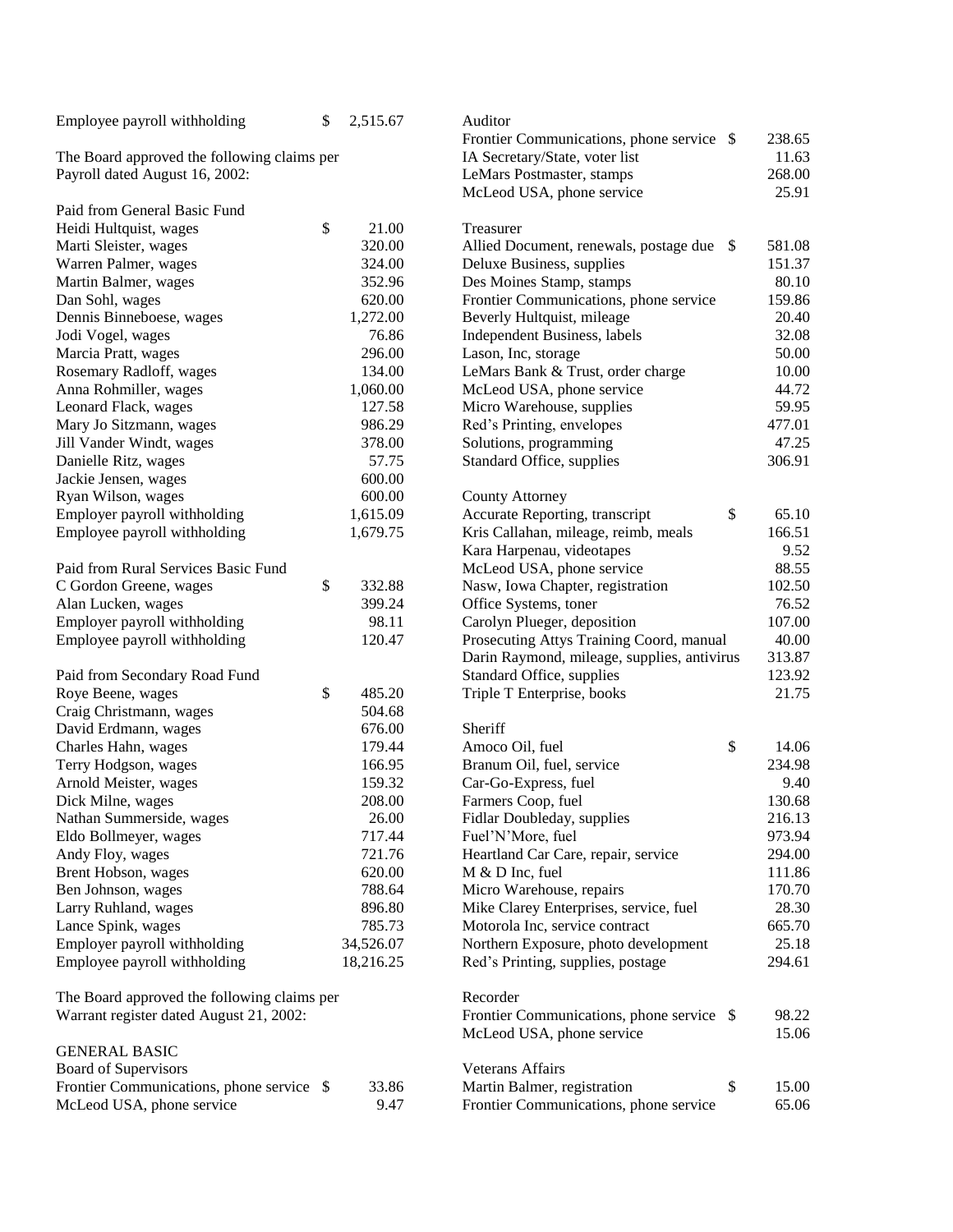| McLeod USA, phone service                  | \$<br>5.69     | Courthouse                             |              |
|--------------------------------------------|----------------|----------------------------------------|--------------|
|                                            |                | Aramark, mats                          | \$<br>209.32 |
| <b>Conservation Board</b>                  |                | Bekins, inspection/maintenance         | 35.00        |
| Arnold Motor, hose                         | \$<br>27.82    | Car-Go-Express, fuel                   | 41.98        |
| Bomgaars, battery, supplies                | 61.80          | Chemco, supplies                       | 323.89       |
| HyVee, film                                | 2.75           | Frontier Communications, phone service | 66.72        |
| Jack's Uniforms, ammunition                | 58.63          | Greenworld, Inc, grounds improvement   | 4,143.72     |
| LeMars Daily Sentinel, notice              | 4.49           | LeMars, City of, water & sewer         | 103.54       |
| LeMars Veterinary Clinic, spray            | 6.00           | McLeod USA, phone service              | 15.97        |
| Murdock Inc, parts                         | 51.00          | MidAmerican Energy, utilities          | 2,366.65     |
| Nasco, darts                               | 94.61          | Mike Anthony Plbg & Htg, repairs       | 586.55       |
| Northern Iowa Telephone, phone service     | 126.95         | O'Keefe Elevator, repairs              | 213.18       |
| Nutra-Flo, hose & clamps                   | 27.64          | Ply Co Treasurer, county taxes         | 136.00       |
| Orange City Sanitation, garbage pick-up    | 107.25         | Plymouth Life, repairs                 | 201.58       |
| Sears, replacement vac                     | 199.87         |                                        |              |
| Sherwin Williams, paint & stain            | 150.98         | Data Processing                        |              |
| Siouxland Dist Hlth Dept, water analysis   | 20.00          | Frontier Communications, DSL lines     | \$<br>17.19  |
| Siouxland Propane, gas contract            | 649.00         | McLeod USA, phone service              | 1.18         |
| Dennis Sohl, postage, phone, photos        | 61.55          | Micro Warehouse, update                | 69.95        |
| Standard Office, cartridges                | 67.96          | Shawn Olson, stamps                    | 37.00        |
| Verizon Wireless, phone service            | 69.98          | Standard Office, copy paper            | 258.00       |
| Wigman Company, replacement fixtures       | 933.04         |                                        |              |
|                                            |                | Juvenile Probation                     |              |
| Weed Commission                            |                | Crawford Co Sheriff, fees              | \$<br>26.45  |
| Schaben Industries, parts                  | \$<br>100.60   | LeMars Daily Sentinel, costs, fees     | 57.64        |
|                                            |                | Ply Co Sheriff, fees                   | 489.47       |
| <b>Human Services</b>                      |                | Irene Schrunk, fees                    | 405.99       |
| Arch Wireless, pager service               | \$<br>59.39    | Youth Emergency Services, services     | 3,720.00     |
| eMeritus Communications, phone service     | 677.09         |                                        |              |
| Frontier Communications, phone service     | 283.04         | <b>Community Services</b>              |              |
| Independent Business, supplies             | 90.04          | Thomas Hoffman, fees                   | \$<br>50.00  |
| LeMars, City of, water & sewer             | 44.87          | Ply Co Sheriff, fees                   | 638.60       |
| Mike Anthony Plbg & Htg, plumbing          | 41.00          |                                        |              |
| Jon Mortenson, lawn care                   | 265.00         | Nondepartmental                        |              |
| Standard Office, supplies                  | 26.79          | C. A. Bartolozzi, ins reimb            | \$<br>146.62 |
|                                            |                | Roye Beene, ins reimb                  | 24.00        |
| <b>Medical Examiner</b>                    |                | Kay Bohnenkamp, ins reimb              | 68.22        |
| IA Dept Public Hlth, autopsy expense       | \$<br>5,748.64 | Barbara Braun, ins reimb               | 364.08       |
| Pathology Medical Service, autopsy exp     | 1,675.35       | Elizabeth Brent, ins reimb             | 1,563.65     |
|                                            |                | Kris Callahan, ins reimb               | 17.20        |
| <b>Correctional Services</b>               |                | Dave Erdmann, ins reimb                | 73.42        |
| Brower Dental Hlth, inmate dental visit    | \$<br>139.00   | Flexible Benefits, processing fee      | 60.00        |
| LeMars, City of, utilities                 | 108.74         | Paul Galles, ins reimb                 | 27.69        |
| O'Brien Co Sheriff, housing                | 1,100.00       | Linda Gaumnitz, ins reimb              | 20.00        |
| Plymouth Life, jail meals for July         | 3,397.75       | Jerry Gloden, ins reimb                | 88.00        |
| Sioux Sales Company, clothing/uniforms     | 96.70          | Jerry Groenhagen, ins reimb            | 40.70        |
| Woodbury Co Sheriff, electronic monitoring | 83.70          | Rick Groetken, ins reimb               | 198.89       |
|                                            |                | Kara Harpenau, ins reimb               | 18.00        |
| <b>District Court</b>                      |                | Russ Hobson, ins reimb                 | 24.40        |
| Ply Co Sheriff, fees                       | \$<br>1,923.34 | Larry Hoffman, ins reimb               | 29.82        |
| West Group Payment Ctr, library updates    | 556.75         | Richard Husman, ins reimb              | 891.01       |
|                                            |                | Tamara Jorgensen, ins reimb            | 252.91       |
| Communications                             |                | LeMars Insurance Agency, insurance     | 77.00        |
| Clay Rural Water, tower site rental        | \$<br>100.00   | James Lubben, ins reimb                | 8.03         |
| Frontier Communications, phone service     | 542.78         | Amy Oetken, ins reimb                  | 165.20       |
| MidAmerican Energy, tower site utilities   | 29.83          | Brian Reis, ins reimb                  | 64.60        |
|                                            |                |                                        |              |